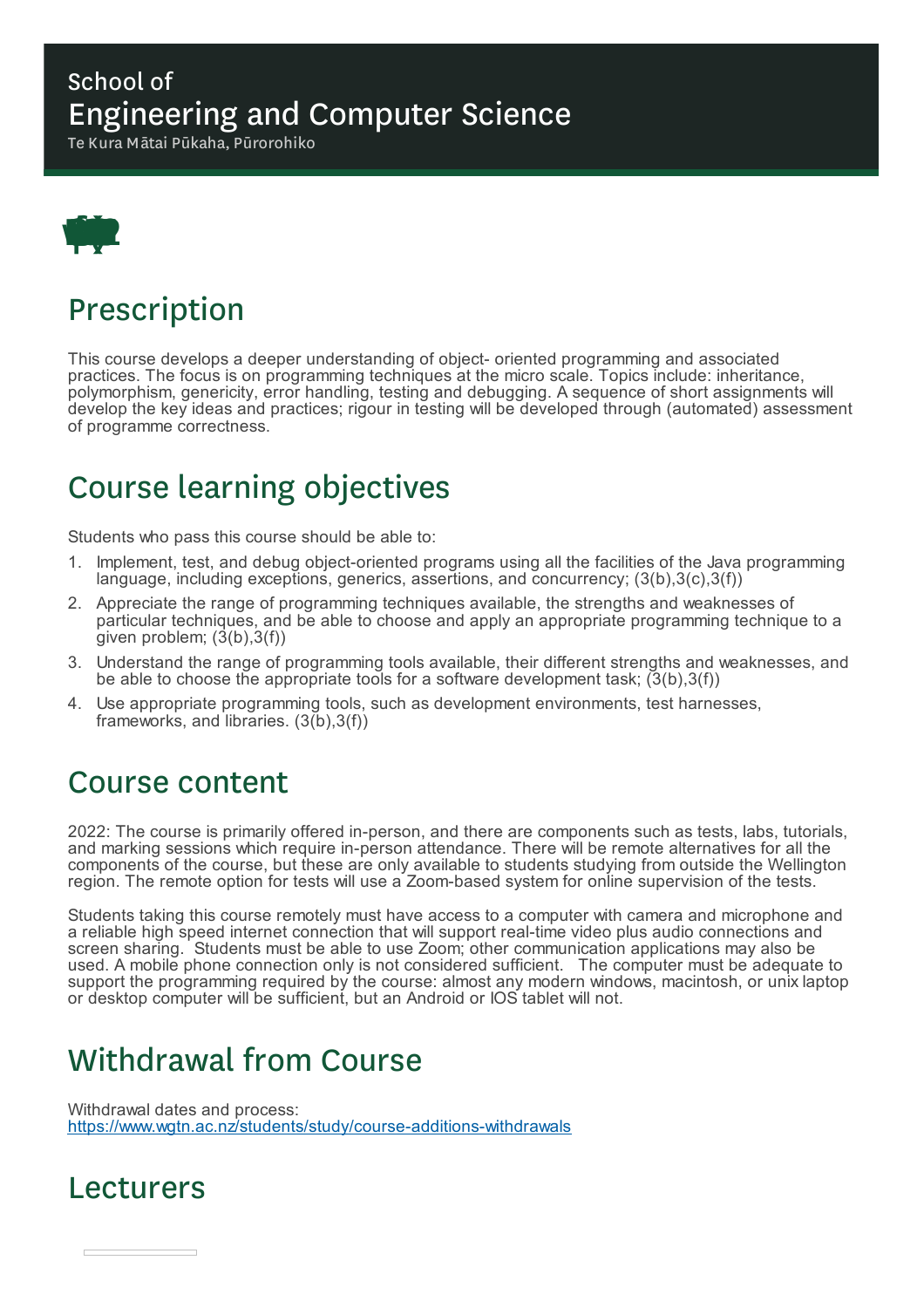#### David Pearce (Coordinator)

david.pearce@vuw.ac.nz

#### Dr Michael Homer

michael.homer@vuw.ac.nz 04 886 5326 CO 248 Cotton Building (All Blocks), Gate 7, Kelburn Parade, Kelburn

# Teaching Format

This course will be offered in-person and online. For students in Wellington, there will be a combination of in-person components and web/internet based resources. It will also be possible to take the course entirely online for those who cannot attend on campus, with all the components provided in-person also made available online.

During the trimester there will be three lectures per week.

# Student feedback

Student feedback on University courses may be found at: http://www.cad.vuw.ac.nz/feedback/feedback\_display.php

# Dates (trimester, teaching & break dates)

- Teaching: 28 February 2022 03 June 2022
- Break: 11 April 2022 24 April 2022 É
- Study period: 06 June 2022 09 June 2022
- Exam period: 10 June 2022 25 June 2022

### Class Times and Room Numbers

#### **28 February 2022 - 10 April 2022**

- **Monday** 09:00 09:50 MT228, Student Union, Kelburn  $\blacksquare$
- **Thursday** 09:00 09:50 MT228, Student Union, Kelburn  $\blacksquare$
- **Friday** 09:00 09:50 MT228, Student Union, Kelburn É
- **25 April 2022 - 05 June 2022**
- **Monday** 09:00 09:50 MT228, Student Union, Kelburn
- **Thursday** 09:00 09:50 MT228, Student Union, Kelburn  $\blacksquare$
- **Friday** 09:00 09:50 MT228, Student Union, Kelburn

### Other Classes

Each student is required to complete a weekly lab exercise. Lab times will be announced during the first lecture, and students will sign up to a lab session using MyAllocator.

# Set Texts and Recommended Readings

#### Required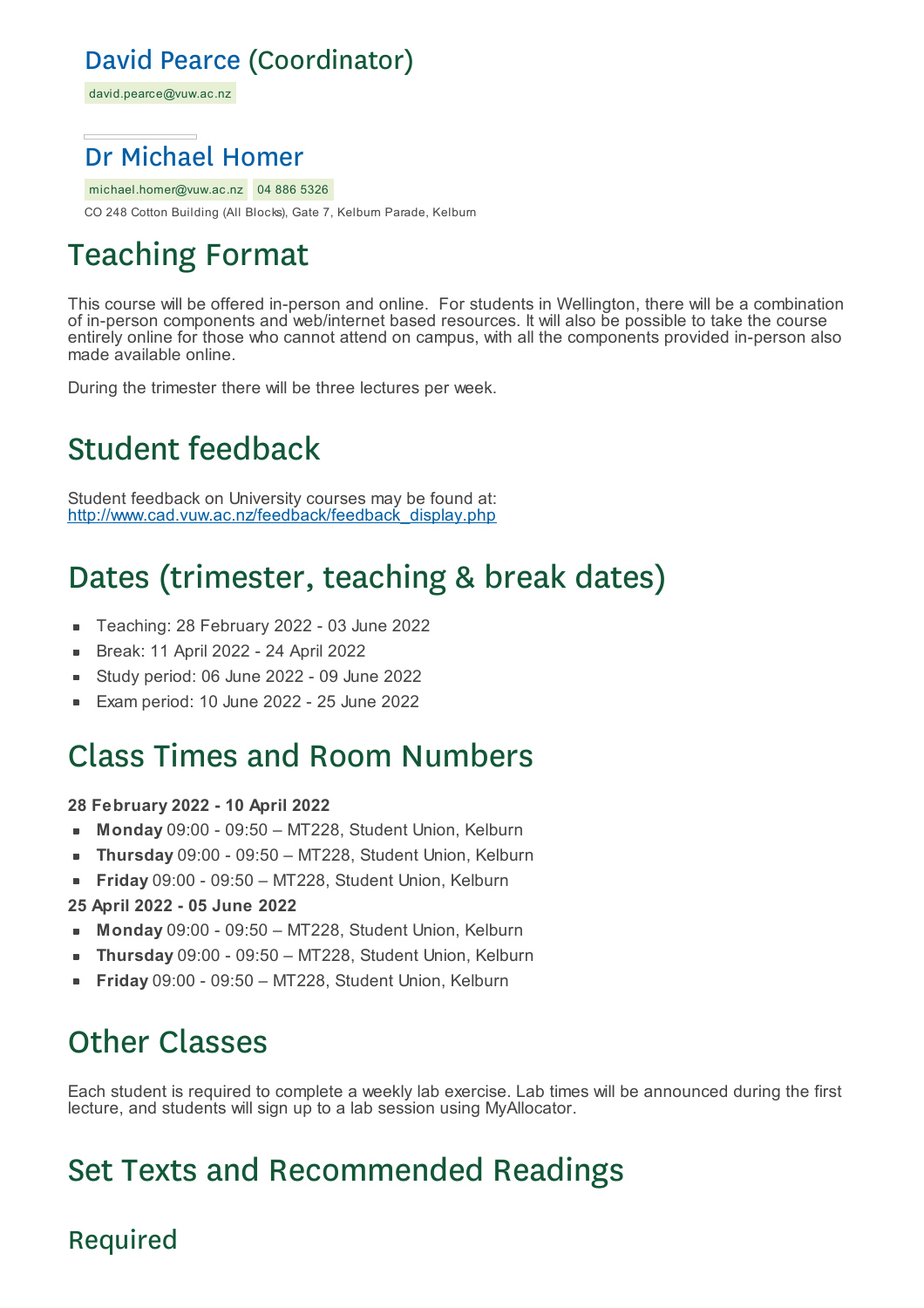### Mandatory Course Requirements

In addition to achieving an overall pass mark of at least 50%, students must:

- Achieve at least 40% in the final exam.  $\blacksquare$
- Make a reasonable attempt at 3 / 4 of the Assignments.
- Complete 8 / 10 of the weekly lab exercises.

*If you believe that exceptional circumstances may prevent you from meeting the mandatory course requirements, contact the Course Coordinator for advice as soon as possible.*

### Assessment

This course will be assessed through the following:

| <b>Assessment Item</b> | Due Date or Test Date              | CLO(s)       | <b>Percentage</b> |
|------------------------|------------------------------------|--------------|-------------------|
| Labs $(10)$            | Due Weekly                         | CLO: 1,2,3,4 | 10%               |
| Assignments (4)        | Due Start of Weeks 4, 6, 9 and 11. | CLO: 1,2,3,4 | <b>20%</b>        |
| Web Assessment         | Due end of Week 12.                | CLO: 1,2     | 10%               |
| Tests $(2)$            | Held Week 6 and Week 11.           | CLO: 1,2,3   | 20%               |
| Exam                   | Held During Exam Period.           | CLO: 1,2,3   | 40%               |

#### **Penalties**

For the **LABS**. Any lab submitted after the deadline (normally 23:59 on Fridays) will not be marked and will get 0 marks. There are no "late days" for labs.

For the **ASSIGNMENTS**. Any assignment submitted up to 24 hours after the deadline will be penalised by 20%, and any assignment submitted between 24 and 48 hours after the deadline will be penalised by 40%. Any assignment submitted 48 hours or more after the deadline will not be marked and will get 0 marks.

**LATE DAYS POLICY** (for Assignments). Each student will have three "late days" which you may choose to use for any assignment or assignments during the course. There will be no penalty applied for these late days. You do not need to apply for these, instead any late days you have left will be automatically applied to assignments that you submit late.

#### Extensions

Individual extensions will only be granted in exceptional personal circumstances, and should be negotiated with the course coordinator before the deadline whenever possible. Documentation (eg, medical certificate) may be required.

#### Submission & Return

All work is submitted through the ECS submission system, accessible through the course web pages. Marks and comments will be returned through the ECS marking system, also available through the course web pages.